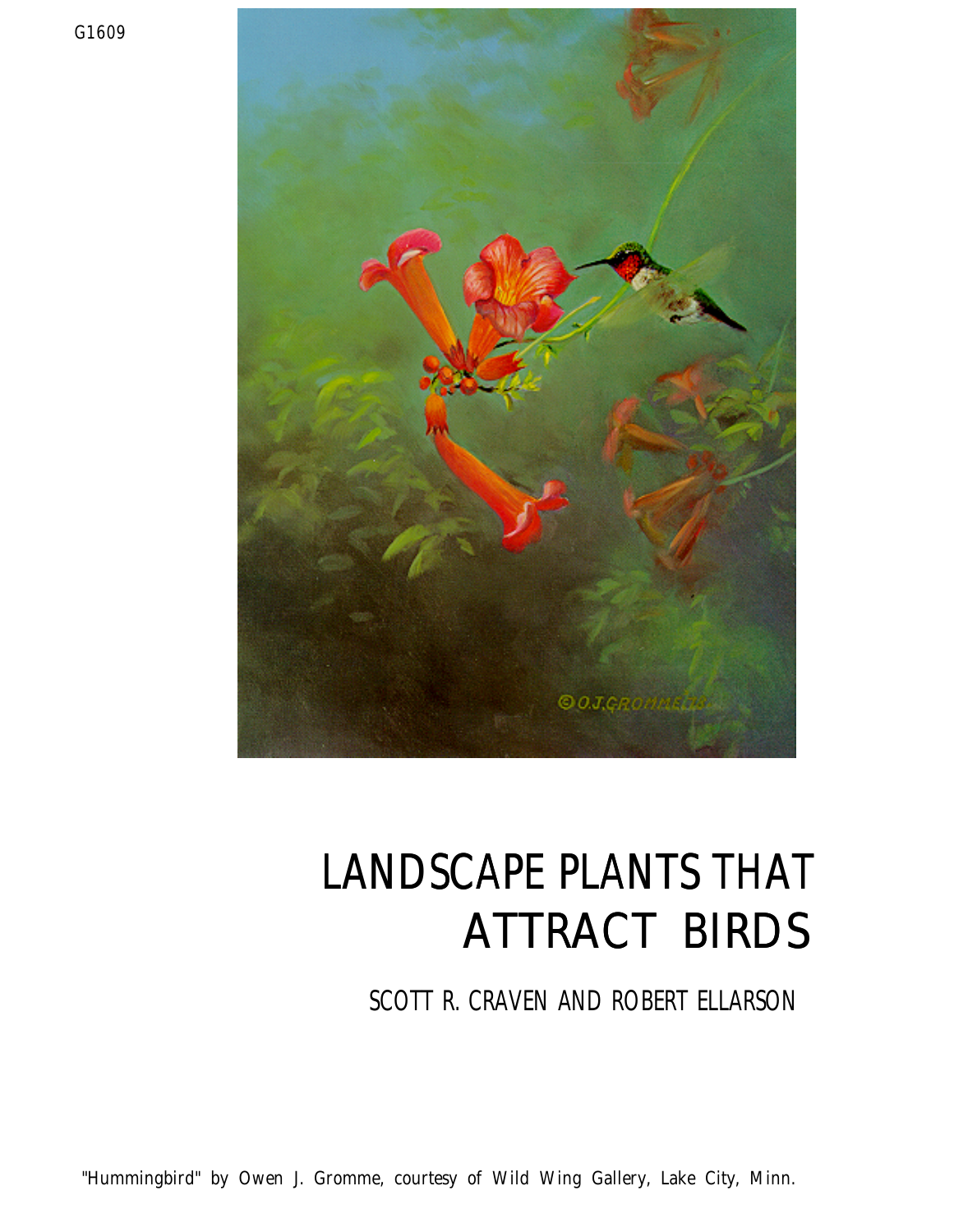|  |  |  |  |  |  |  |  |  |  | LANDSCAPE PLANTS |  |  |  |  |  |
|--|--|--|--|--|--|--|--|--|--|------------------|--|--|--|--|--|
|--|--|--|--|--|--|--|--|--|--|------------------|--|--|--|--|--|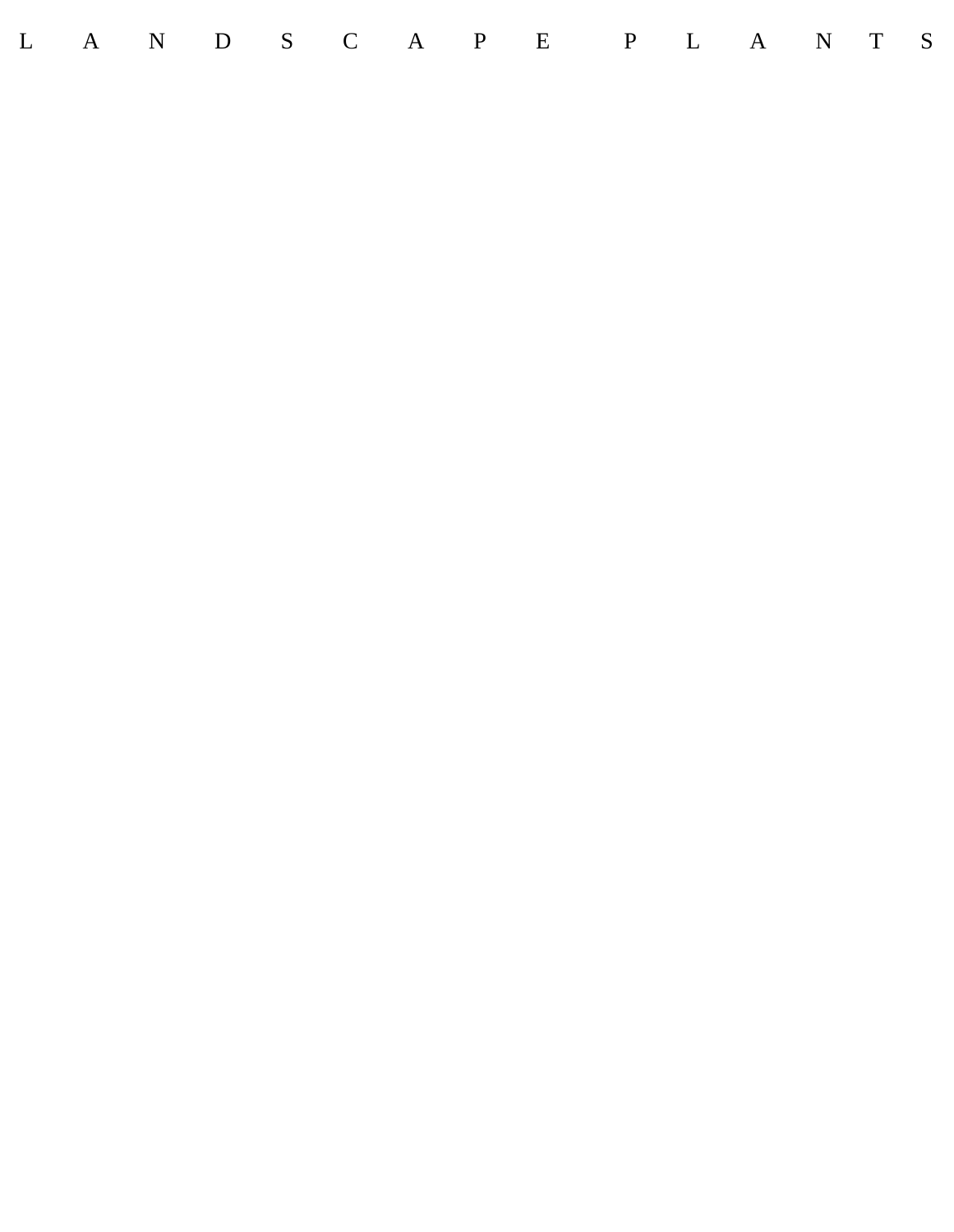Increased in sorigional grows every year. But iceaning<br>is perhaps the most popular wildlife-related activity<br>in the country. Most of us enjoy seeing and hearing nterest in songbirds grows every year. Bird feeding is perhaps the most popular wildlife-related activity birds, and birdwatching is a fascinating year-round hobby for many people. A 1980 report on nonconsumptive uses of wildlife conducted by the U.S. Fish and Wildlife Service revealed that 33 percent of Americans–about 56 million people–took special interest in wildlife near their homes. About 6 percent maintained natural areas for wildlife and 7.3 percent– about 12.5 million–maintained plantings for wildlife, the subject of this bulletin. In all cases, people were primarily interested in songbirds.

The bright flashes of color, the distinctive songs, the life birds add to the landscape, and the opportunity you have to observe their interesting habits make spending time and effort to encourage their presence well worth while.

planting your home grounds, you can greatly increase the flicker, northern (Baltimore) oriole, and chipping<br>the chance that birds will nest in your vard. A delightful sparrow need just a few large trees to make an area the chance that birds will nest in your yard. A delightful sparrow need just a few large trees to make an area<br>thing about birds is the seemingly capricious way they suitable for them. Some, like the red-eyed vireo, wood thing about birds is the seemingly capricious way they suitable for them. Some, like the red-eyed vireo, wood<br>select homesites. You can never predict exactly where a thrush, and wood pewee need a dense stand of many select homesites. You can never predict exactly where a thrush, and wood pewee need a dense stand of man bird will build its nest so it's a pleasure when they large trees. Others, like the catbird, are satisfied with bird will build its nest, so it's a pleasure when they large trees. Others, catabired, and categories are shown in the categories are shown in the categories are shown in the categories are shown in the categories are show choose your yard.

About 330 species of birds migrate through or stay in Wisconsin. Of these, 12 or 15 songbird species commonly nest in residential areas of cities and towns, and 16 or 17 more build nests around rural homesites,

Besides these nesting birds, some migrant birds may stop for a day or two during their migration if they find your yard attractive. Don't forget about birds that stay over the winter. They add life and color to an otherwise

bleak and snowy scene. Landscape plants can help attract birds throughout the year Winter bird feeders also enhance your yard's attractiveness.

Landscape plantings make home grounds attractive to birds in several ways. Plants furnish year-round shelter and protection from predators. They provide safe nesting sites and rearing places for young birds. And, they supply food in the form of fruit, seeds, and nectar Birds also find plantings convenient and attractive places to hunt for insects. Landscape plantings can benefit birds and still follow basic principles of landscape design. Other benefits include fall foliage color, spring flowers, privacy, and edible fruits and nuts.

### **LIVING REQUIREMENTS**

If you give some thought to landscape planning and Different birds require different habitats. For example,<br>planting your bome grounds, you can greatly increase the flicker, northern (Baltimore) oriole, and chipping

A few birds demand open spaces without trees and little or no shrubby vegetation. The house wren, tree swallow, robin, phoebe, and others nest in holes or cavities in trees, in nest boxes, or on platforms put up for them. By creating the proper habitat, you can make virtually any yard or garden attractive to some kind of songbird. Generally, the larger and more diverse your yard, the more birds and more different birds you will attract.



Late  $\alpha\mu$ 

autumn

winte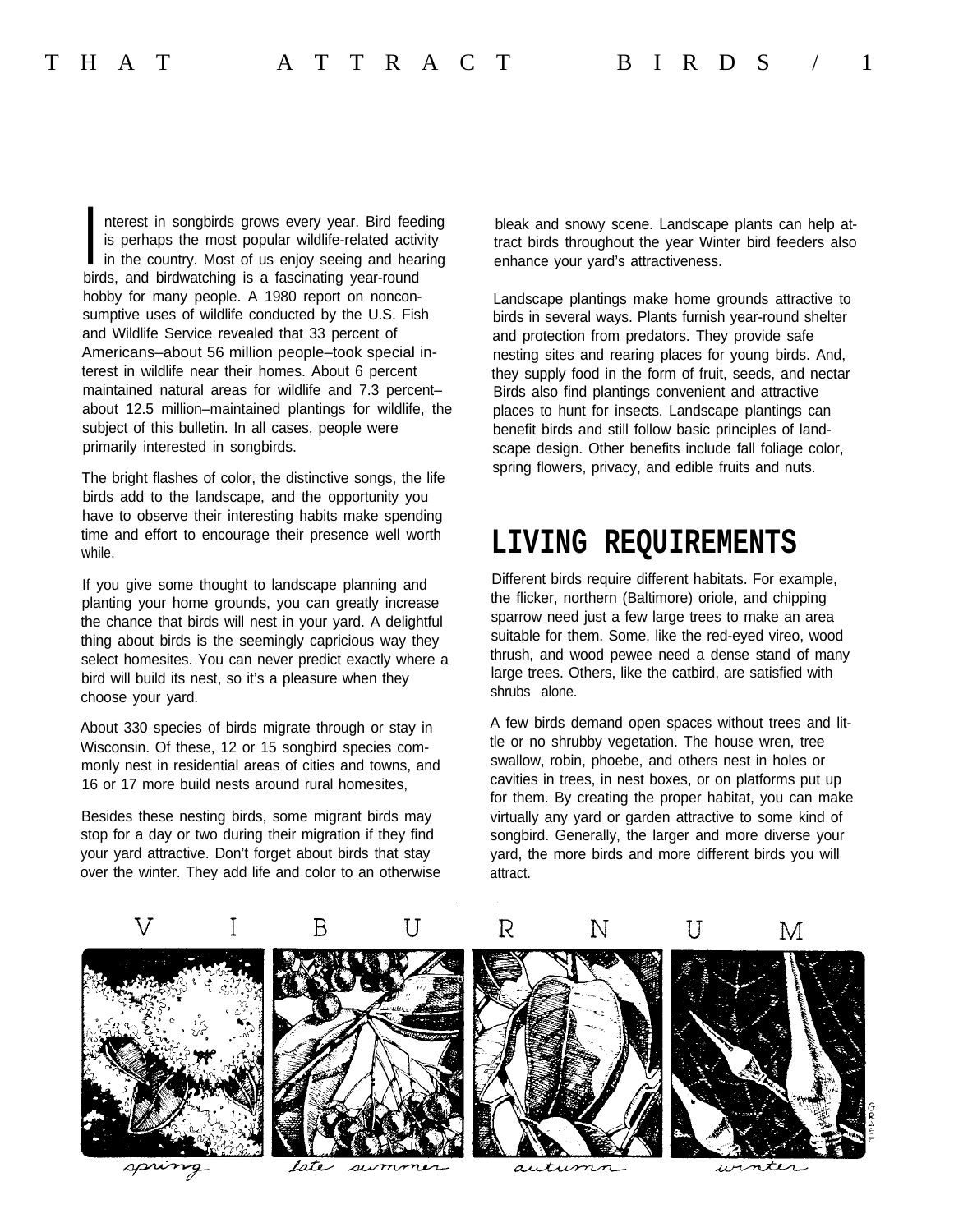#### **WISCONSIN BIRDS**

Based on bird counts from several Wisconsin cities, the following table shows the 15 most abundant breeding songbirds and their habitat and nesting preferences. Your location in Wisconsin, of course, influences the presence of some of these species.

House sparrows and starlings are almost always present: these two immigrants generally need no encouragement. In fact, try to discourage their presence to prevent their competing with more desirable native species. Grackles and crows are frequently attracted to large evergreens and also aren't always welcome.

The purple martin, screech owl, and chimney swift are often present, but they need special nesting sites. See publication "G2091, Shelves, Houses and Feeders for Birds and Squirrels" for more information.

Hummingbirds have special needs. The ruby-throated hummingbird is the only one that lives in Wisconsin.

These tiny, iridescent, incredibly fast birds are a favorite with backyard wildlife enthusiasts. There are two ways to attract them. Hummingbird feeders filled with an instant "nectar" mix or a sugar-water solution (4 parts water to 1 part sugar) attract them. So too, do a wide variety of orange, yellow and especially red, tubular flowers that hummingbirds favor. Flowers such as scarlet petunia, bee balm, scarlet salvia, scarlet runner beans, cardinal flower, and scarlet morning glory may be incorporated into flower beds. Shrubs such as trumpet honeysuckle, weigela, or trumpet creeper vine also attract these birds. Other plants are available and many seed catalogs and nurseries note the relative attractiveness of their plants to hummingbirds.

Rural and suburban dwellers might expect to attract any of the above mentioned birds if suitable habitat is available in their gardens or on their grounds. In addition, the following birds might be expected in the less populous areas.

 $\sum$ 

| <b>Species</b>          | <b>Dense Trees</b> | Few Trees   | <b>Shrubs</b> | <b>Nest Box</b> | <b>Nest Platform</b> |
|-------------------------|--------------------|-------------|---------------|-----------------|----------------------|
| Robin                   |                    | Χ           | Χ             |                 | X                    |
| Grackle                 |                    | X           |               |                 |                      |
| House wren              |                    |             | Χ             | Χ               |                      |
| Mourning dove           |                    | Χ           | Χ             |                 |                      |
| Blue jay                | Χ                  | Χ           | Χ             |                 |                      |
| Catbird                 |                    | $\mathsf X$ | X             |                 |                      |
| Northern oriole         |                    | Χ           |               |                 |                      |
| Chipping sparrow        |                    | X           |               |                 |                      |
| Flicker                 | X                  | X           |               | $\mathsf X$     |                      |
| Cardinal                |                    | X           | X             |                 |                      |
| Rose-breasted grosbeak  | X                  | X           |               |                 |                      |
| Goldfinch               |                    |             | X             |                 |                      |
| Cedar waxwing           |                    | X           |               |                 |                      |
| White-breasted nuthatch | $\pmb{\mathsf{X}}$ | X           |               |                 |                      |
| Scarlet tanager         | X                  |             |               |                 |                      |

#### GENERAL HABITAT & NESTING PREFERENCE – Most Abundant Species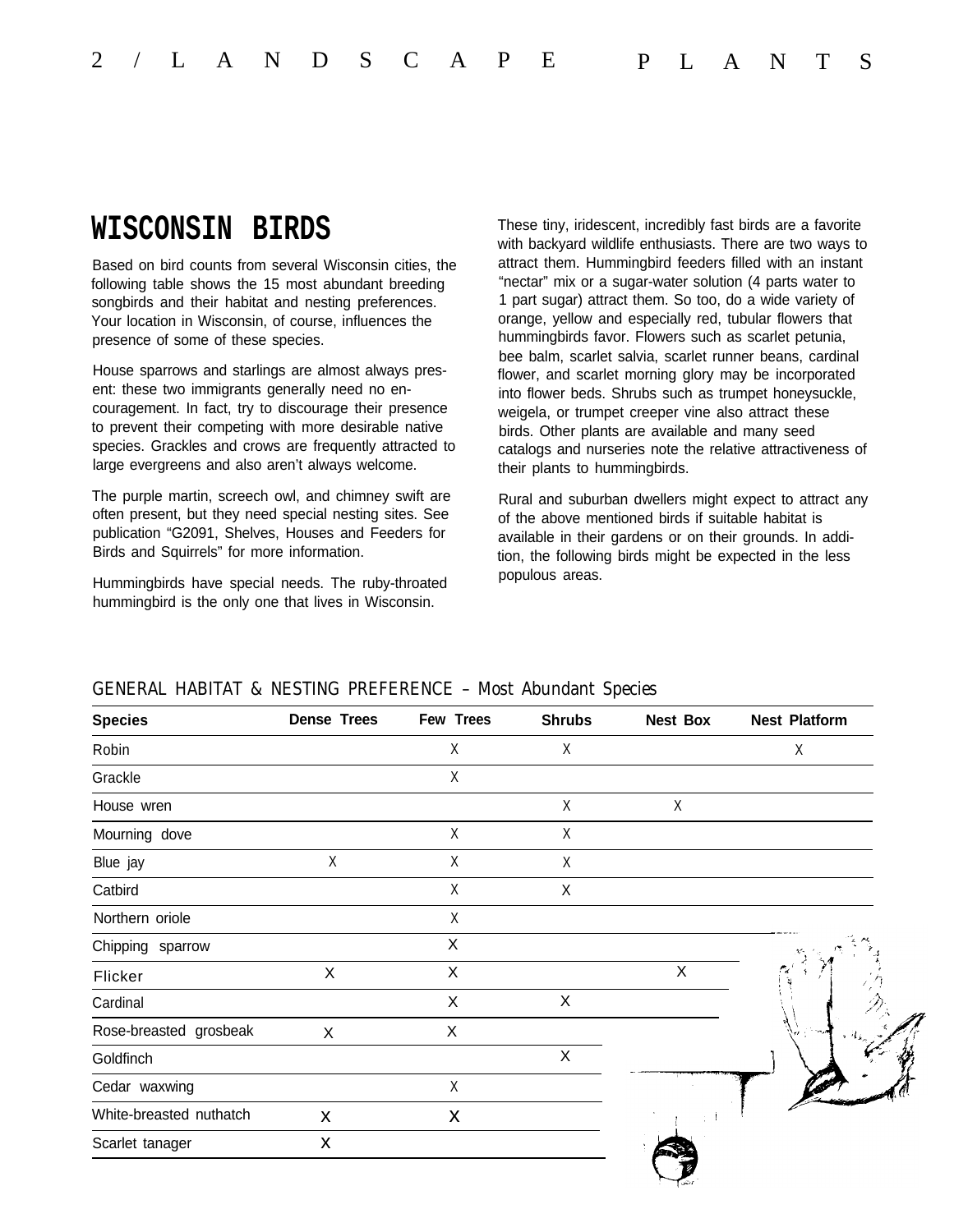#### GENERAL HABITAT AND NESTING PREFERENCE – Less Common Species

| <b>Species</b>           | <b>Dense Trees</b> | Few Trees    | <b>Shrubs</b> | Open | <b>Nest Box</b> | Nest Platform |
|--------------------------|--------------------|--------------|---------------|------|-----------------|---------------|
| Tree swallow             |                    |              |               | Χ    | Χ               |               |
| <b>Bluebird</b>          |                    |              |               | Χ    | Χ               |               |
| Warbling vireo           |                    | $\pmb{\chi}$ |               |      |                 |               |
| Red-eyed vireo           | Χ                  |              |               |      |                 |               |
| Brown thrasher           |                    | X            | Χ             |      |                 |               |
| Yellow warbler           |                    |              | Χ             | χ    |                 |               |
| Indigo bunting           |                    |              | Χ             | Χ    |                 |               |
| Wood pewee               | X                  |              |               |      |                 |               |
| Song sparrow             |                    |              | X             | Χ    |                 |               |
| Downy woodpecker         | X                  | $\sf X$      |               |      |                 |               |
| Crested flycatcher       | X                  |              |               |      | $\mathsf X$     |               |
| Black-capped chickadee   | X                  |              |               |      | Χ               |               |
| Wood thrush              | Χ                  |              |               |      |                 |               |
| Phoebe                   |                    | $\sf X$      |               |      |                 | Χ             |
| Yellow-billed<br>cuckoo  | Χ                  | X            |               |      |                 |               |
| Red-headed<br>woodpecker | Χ                  | Χ            |               |      |                 |               |

Neither list includes all possible species-only the most probable ones. One pleasant aspect of wildlife is the uncertainty about which species choose your yard. Be on the lookout for unusual species that visit your backyard.

## **LANDSCAPING IDEAS**

In selecting trees, shrubs or vines, consider their general landscape value as well as the value for birds. You can meet both goals by selecting plants with good foliage. attractive flowers, fruits, interesting branches and twigs, and a generally neat appearance. For example, redosier dogwood in conjunction with evergreens makes an attractive winter scene.

You may want to enclose your backyard for privacy. To be interesting, the enclosure should vary somewhat in

shape. Wider-planted areas can furnish the dense thickets some birds desire. The growth form and mature size of trees and shrubs are important considerations. Don't overcrowd your plantings.

Use low-branching shrubs next to the lawn, giving good transition from the grass to the shrub border These Iowbranching shrubs also help protect ground-nesting birds.

A foundation planting of shrubs relates better to a house if there is a definite center of interest in line with a window. A bird bath may provide this focal point. Keep it filled to provide water for birds. Place it in a recessed area in the shrubbery where you can see it easily from the house, but not so close to the shrubs that cats can hide in them and stalk the birds. Also keep in mind the potential location of winter feeders when planning your planting.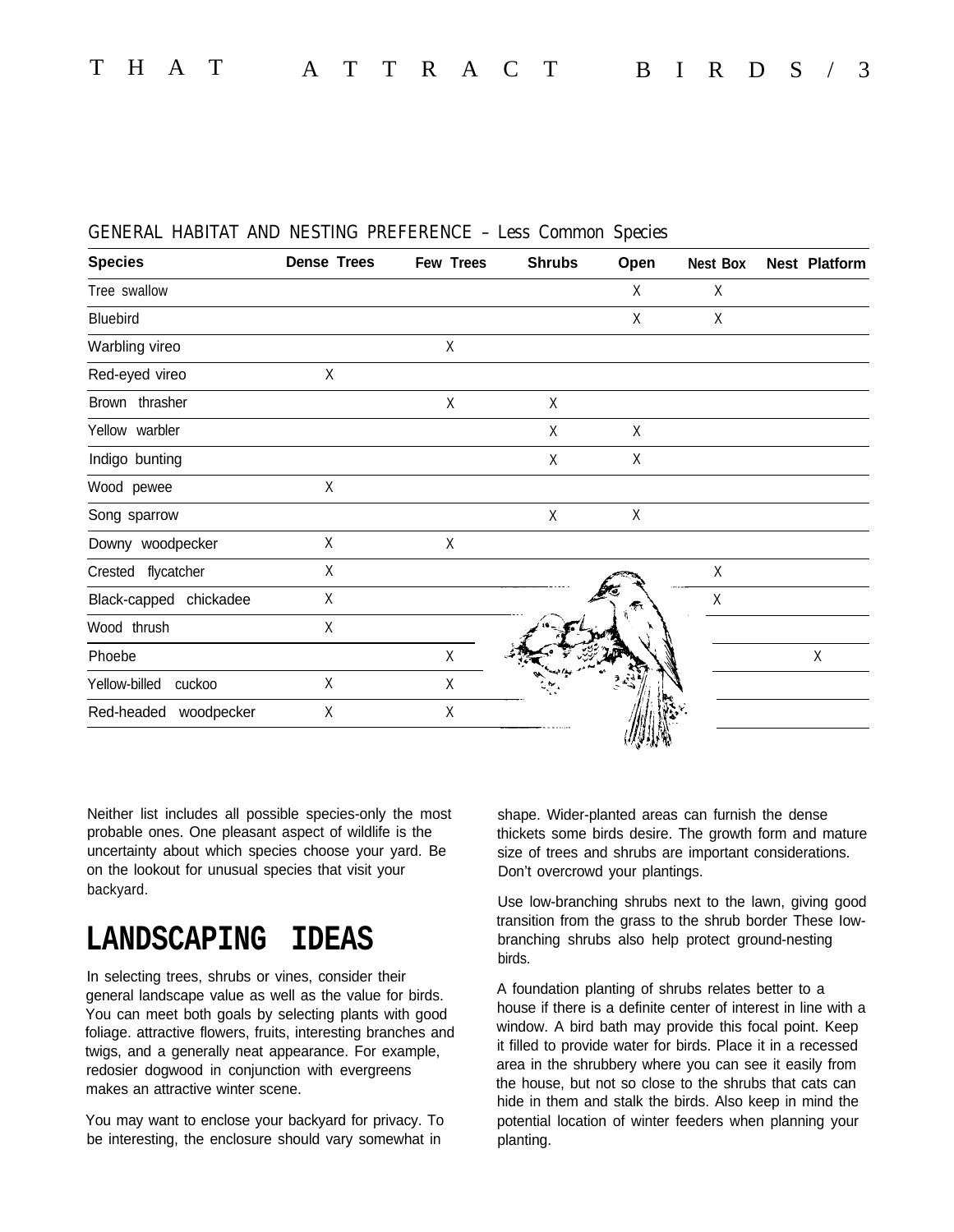Remember that your surroundings are as important as your yard. For example, a yard that adjoins a large wooded park or undeveloped land and a yard in the middle of a new subdivision have very different potentials. In the first case you may want to make your yard compatible with surrounding habitat while in the second case you may start from scratch to create the habitat you choose.

### **PLANTS FOR BIRDS**

You may select from many plant varieties for your home grounds. Every landscape planting needs at least a few conifers (evergreens) if it is to have maximum value for songbirds. Spruce, arborvitae (white cedar), junipers, yew, pines, and firs provide excellent nesting cover and winter shelter. Conifers also make excellent windbreaks for birdfeeders during winter.

The different serviceberries or juneberries make attractive small trees or shrubs. They bear abundant edible fruit in early summer and many berry-eating birds like them.

Most dogwoods adapt well to home grounds, and many bird species eat their fruits. The gray dogwood is an excellent shrub for home grounds planting and bears an abundant crop of white fruits. The redosier dogwood, which likes moist soil, is a good background plant for a pool. It has bright red twigs in winter, and its white fruit catches the eye of birds.

Many people rank hawthorns or thornapples as the best small trees for landscaping with one-story houses. Some variety's fruits drop in early fall, but those of the cockspur hawthorn and Washington hawthorn are retained all winter long. These trees provide excellent nesting cover for many songbirds and, because of their thorny stems, are quite cat-proof.

The American elder or common elderberry is a large shrub which bears fruit very heavily. The plant may be a bit coarse-textured for some home landscapes, but is a good shrub for large plantings. It has large, flat, attractive clusters of white flowers in spring, followed by purple to black fruit in late summer. Yellow warblers and goldfinches frequently nest in these shrubs.

Although they are attractive to birds, some trees and shrubs tend to become weedy and invasive. Tartarian honeysuckle, multiflora rose, buckthorn and autumnolive should be closely controlled. Mulberry is very attractive to birds like robins but the ripe fruits, messy purplish bird droppings, and weedy nature generally make it a tree to avoid.

For late fall and winter food, the American cranberrybush viburnum and the nannyberry viburnum may be useful. Both are excellent large shrubs for landscape plantings. The American cranberrybush has beautiful translucent red fruits, that grosbeaks and cedar waxwings especially like, and nannyberry has quite large bluish fruits. Either shrub often attracts cardinals if there are any in the area. Cranberrybush viburnum berries usually remain untouched until late winter or early spring after they have frozen and thawed several times. Avoid European cranberrybush, whose berries birds don't eat.

#### **SOURCES OF MATERIALS**

Most nurseries and seed catalogs now recognize and promote the values of certain plants for birds and other wildlife. Staff people often can advise you on your best choices. In fact several nurseries in Wisconsin specialize in food and cover plants for wildlife.

You may transplant many tree and shrub species from a friend's rural property or from extra stock in a neighbor's yard. Remember, you must have the landowner's permission to take plants. You may not remove plants from public lands.

Owners of large rural properties may qualify to buy a Conservation Packet from the Department of Natural Resources. A packet contains several hundred young trees and shrubs at a nominal cost. You must use these plants for conservation, not landscape purposes. For more information, contact your county DNR forester.

The National Wildlife Federation offers a national recognition program for individuals who develop backyard wildlife habitat. Many helpful materials are available in conjunction with the program; see the "Gardening with Wildlife Kit" mentioned below, or write to the National Wildlife Federation for information on the backyard program.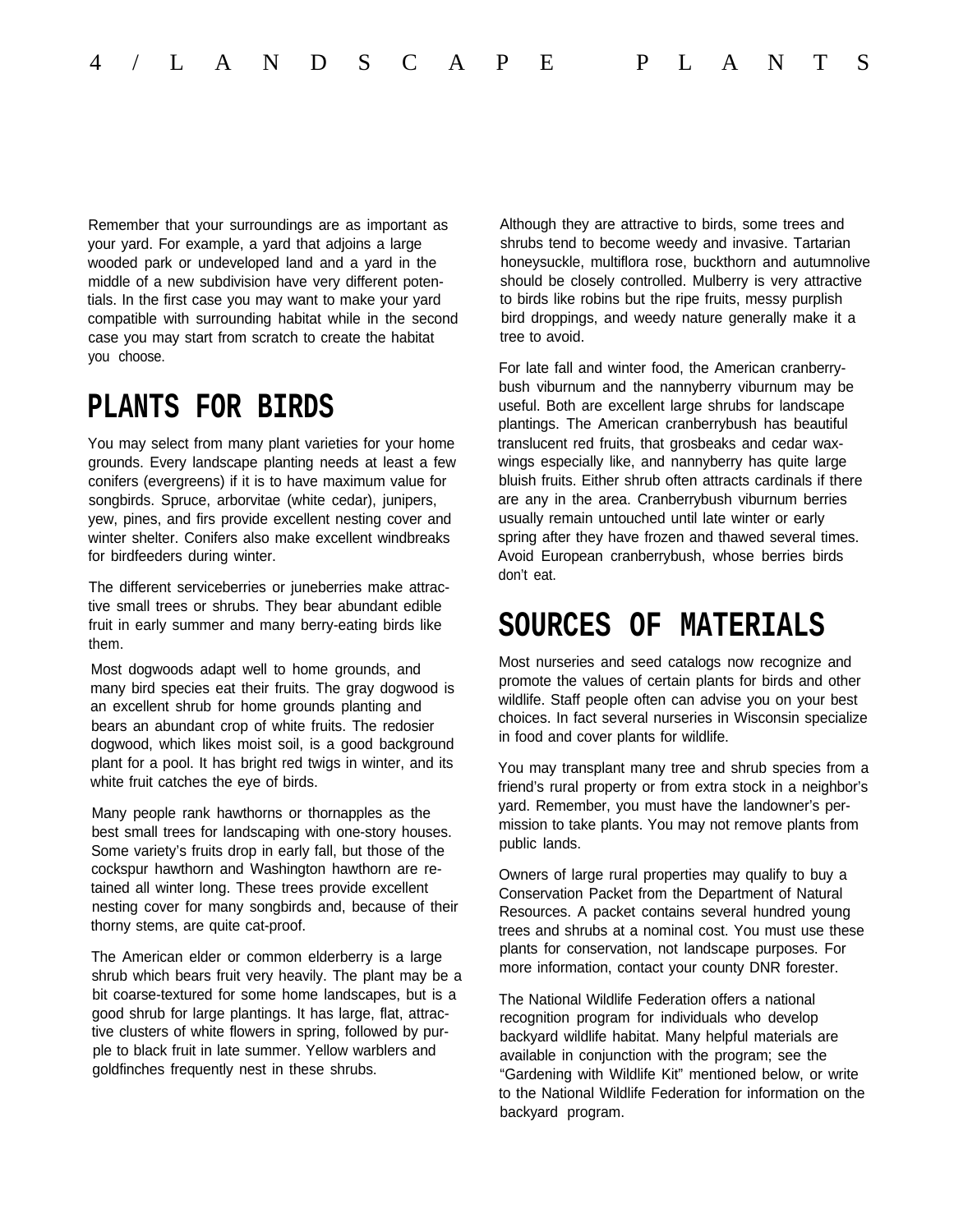The following list of plants has been compiled primarily for Wisconsin home owners who want to have attractive plantings which also encourage birds. If you are interested in the design of home areas, publication G1923, *Planning and Designing Your Home Landscape,* may be of help.

|                                              |                 | Food          |        |                |                           |                                                                                                         |  |
|----------------------------------------------|-----------------|---------------|--------|----------------|---------------------------|---------------------------------------------------------------------------------------------------------|--|
| <b>Name</b>                                  | Quality         | <b>Season</b> | Cover  | <b>Nesting</b> | <b>Habitat</b>            | <b>Remarks</b>                                                                                          |  |
| <b>LARGE TREES</b>                           |                 |               |        |                |                           |                                                                                                         |  |
| Betula alleghaniensis<br><b>Yellow Birch</b> | Good            | Late Winter   | Fair   | Fair           | Good soil                 | Finches like it                                                                                         |  |
| Celtis occidentalis<br>Common Hackberry      | Excel.          | Winter        | Fair   | Fair           | Alkaline soil             | Excellent shade<br>tree. Many birds<br>use berries.                                                     |  |
| Larix decidua<br>European Larch*             | Good            | Winter        | Fair   | Fair           | Sun, average<br>soil      | Buds eaten; attrac-<br>tive also because<br>of insects in foliage.                                      |  |
| Picea glauca<br><b>White Spruce</b>          | Fair            | Winter        | Excel. | Excel.         | Moist, rich<br>soil       | Evergreen. Not<br>much food.                                                                            |  |
| Pinus strobus<br>Eastern White Pine          | Fair            | Winter        | Good   | Good           | Avg. condi-<br>tions, sun | Evergreen. Not<br>much food.                                                                            |  |
| Prunus serotina<br><b>Black Cherry</b>       | Excel.          | Fall          | Fair   | Fair           | Avg. condi-<br>tions, sun | Liked by 35<br>species of birds.<br>Fast-growing,<br>weak-wooded.                                       |  |
| Tsuga canadensis<br>Canada Hemlock           | Good            | Winter        | Excel. | Good           | Requires<br>winter shade  | Evergreen. Finches<br>in winter.                                                                        |  |
| Quercus sp.<br>Oak                           | Good-<br>Excel. | Fall, Winter  | Fair   | Fair           | Variable                  | Birds feed on in-<br>sects the trees<br>attract. Some birds<br>use acorns. Attrac-<br>tive shade trees. |  |

#### MEDIUM-SIZE TREES

| Betula papyrifera<br>Paper Birch            | Fair   | Aug. -Sept. | Fair   | Fair   | Cool soils                 | Rapidly growing<br>ornamental.       |
|---------------------------------------------|--------|-------------|--------|--------|----------------------------|--------------------------------------|
| Prunus pensylvanica<br>Pin Cherry           | Excel. | Summer      | Fair   | Fair   | Average soil,<br>sun       | Used by some 25<br>species of birds. |
| occidentalis<br>Thuja<br>Eastern Arborvitae | Fair   |             | Excel. | Excel. | Average, likes<br>moisture | Evergreen.                           |

'Not native to Wisconsin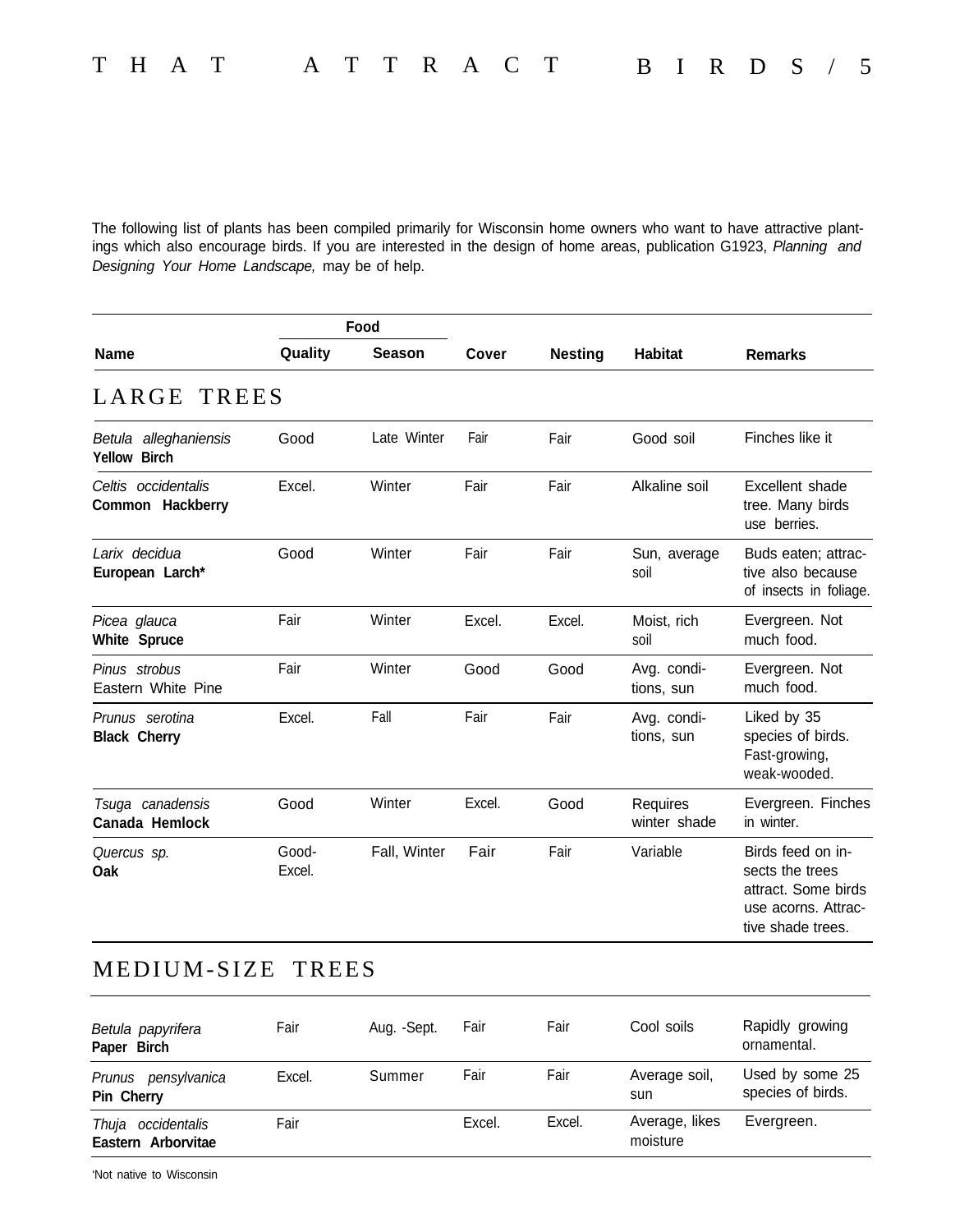|                                                            | Food    |                         |        |                 |                                       |                                                                                                               |
|------------------------------------------------------------|---------|-------------------------|--------|-----------------|---------------------------------------|---------------------------------------------------------------------------------------------------------------|
| <b>Name</b>                                                | Quality | <b>Season</b>           | Cover  | <b>Nesting</b>  | <b>Habitat</b>                        | <b>Remarks</b>                                                                                                |
| LOW-GROWING                                                |         | TREES                   |        |                 |                                       |                                                                                                               |
| Amelanchier sp.<br><b>Serviceberry</b>                     | Excel.  | Summer                  | Fair   | Fair            | Average soil<br>and moisture          | Many species of<br>birds use it.                                                                              |
| Cornus alternifolia<br>Pagoda Dogwood                      | Excel.  | Summer<br>and Fall      | Fair   | Good            | Moist, cool<br>soil                   | Very ornamental,<br>often used as a<br>shrub.                                                                 |
| Crataegus crus-galli<br>Cockspur Hawthorn                  | Good    | Late fall<br>and winter | Good   | Excel.          | Likes lime,<br>heavy soil,<br>and sun | Fruit hangs on<br>nearly all winter<br>Many birds use it.                                                     |
| Crataegus succulenta<br>var macracantha<br>Spike Hawthorn  | Good    | Fall and<br>winter      | Good   | Good            | Good soil                             | Attractive shiny<br>foilage.                                                                                  |
| Crataegus phaenopyrum<br>(cordata)<br>Washington Hawthorn* | Good    | Late fall<br>and winter | Good   | Good            | Good soil,<br>sun                     | Smallest fruits of<br>the hawthorns.                                                                          |
| Crataegus punctata<br>Dotted Hawthorn                      | Good    | Fall and<br>winter      | Good   | Good            | Good soil,<br>sun                     | Horizontally<br>branched; flowers<br>have strong odor                                                         |
| Juniperus virginiana<br>Eastern Redcedar                   | Excel.  | Winter                  | Excel. | Excel.          | Sun, light soil                       | Should not be<br>grown near apples<br>or native crabs<br>many birds,<br>especially wax-<br>wings, use fruits. |
| Malus 'Bob White'<br>Bob White Crabapple*                  | Fair    | Winter                  | Good   | Fair to<br>good | Average con-<br>ditions, sun          | Persistent tiny<br>yellow fruits.                                                                             |
| Malus floribunda<br>Japanese Flowering<br>Crabapple*       | Fair    | Winter                  | Good   | Fair to<br>good | Average con-<br>ditions, sun          | Not bothered by<br>apple rust.                                                                                |
| Malus zumi calocarpa<br>Redbud Crabapple*                  | Fair    | Winter                  | Good   | Fair to<br>good | Average con-<br>ditions, sun          | Persistent tiny<br>bright red fruits.<br>Very attractive in<br>winter.                                        |
| Prunus americana<br>American Plum                          | Fair    | Fall                    | Good   | Good            | Average soil,<br>sun                  | Makes good<br>screen, good<br>nesting cover.                                                                  |
| Prunus virginiana<br>Common Chokecherry                    | Excel.  | Summer                  | Fair   | Fair            | Light to good<br>soil, sun            | More than 70<br>species of birds eat<br>berries.                                                              |

\*Not native to Wisconsin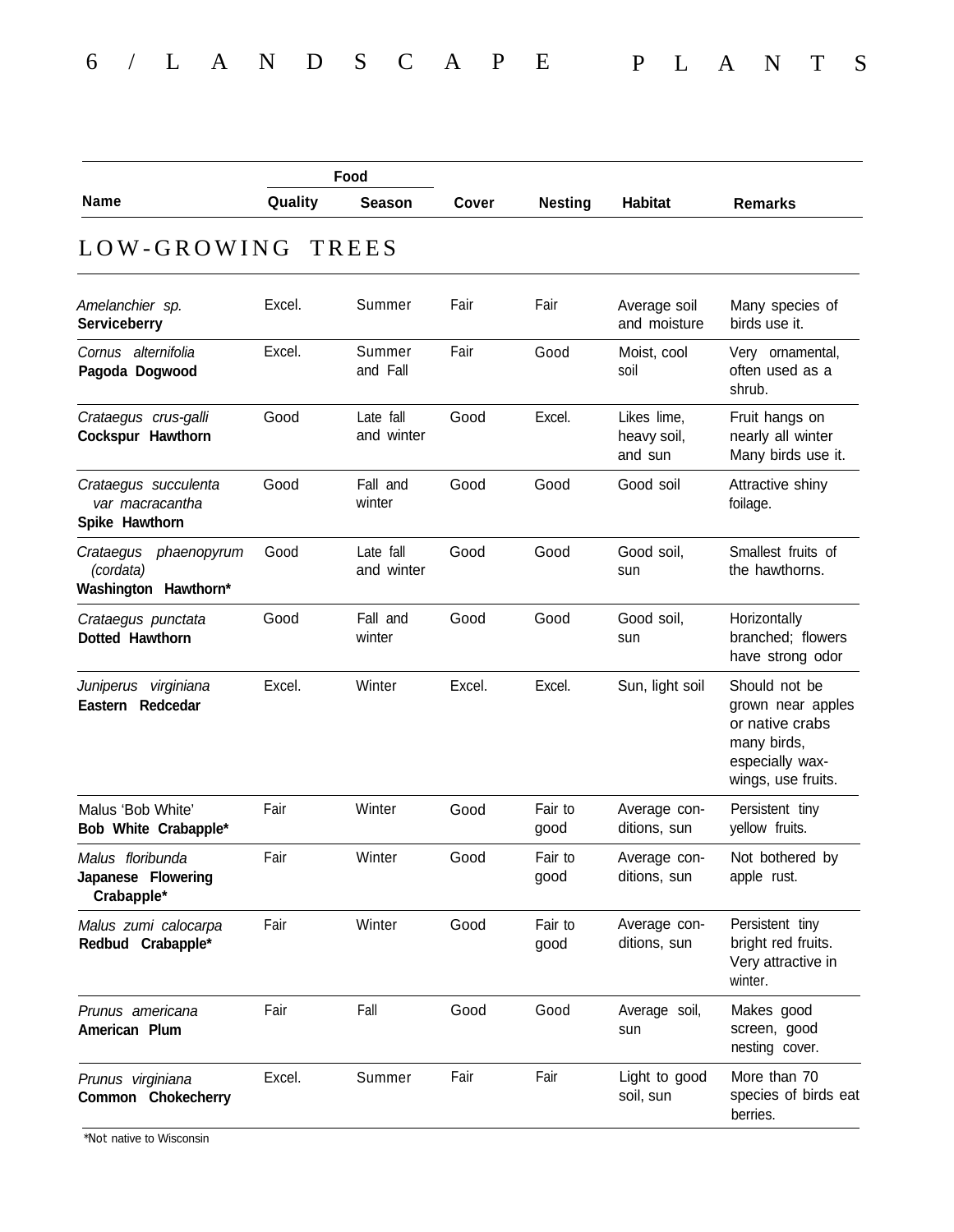|                                           | Food                   |                    |       |                |                |                                   |  |
|-------------------------------------------|------------------------|--------------------|-------|----------------|----------------|-----------------------------------|--|
| <b>Name</b>                               | Quality                | <b>Season</b>      | Cover | <b>Nesting</b> | <b>Habitat</b> | <b>Remarks</b>                    |  |
| Sorbus americana<br>American Mountainash  | Excel.,<br>fruits well | Fall and<br>winter | Fair  | Fair           | Cool soil      | Robins and wax-<br>wings like it. |  |
| Sorbus aucuparia<br>European Mountainash* | Excel.,<br>fruits well | Fall and<br>winter | Fair  | Fair           | Cool soil      | Robins and wax-<br>wings like it. |  |

#### HIGH-GROWING SHRUB S

| Cornus amomum<br><b>Silky Dogwood</b>               | Excel.                     | Fall                            | Fair | Good | Average<br>moist soil   | More than 80<br>species of birds eat<br>dogwood fruit.                   |
|-----------------------------------------------------|----------------------------|---------------------------------|------|------|-------------------------|--------------------------------------------------------------------------|
| Cornus mas<br>Corneliancherry<br>Dogwood*           | Good                       | Fall                            | Fair | Good | Average soil            | Hardy in southern<br>Wisconsin only.                                     |
| Cornus racemosa<br><b>Gray Dogwood</b>              | Excel.,<br>fruits well     | Fall                            | Fair | Fair | Average con-<br>ditions | Easily grown.<br>Attractive.                                             |
| Cornus sericea<br>(stolonifera)<br>Redosier Dogwood | Excel.                     | Fall                            | Fair | Fair | Moist con-<br>ditions   | Good winter twig<br>color.                                               |
| Rhus glabra<br>Smooth Sumac                         | Fair                       | Winter                          | Fair | Fair | Average, sun            | Too open to make<br>good cover.                                          |
| Rhus typhina<br>Staghorn Sumac                      | Fair                       | Winter                          | Fair | Fair | Indifferent,<br>sun     | Too open to make<br>good cover                                           |
| Sambucus canadensis<br>American Elder               | Excel.,<br>large<br>amount | Late sum-<br>mer and<br>fall    | Good | Good | Moist soil<br>best      | Over 100 species<br>known to use it.<br>Quantity of food ex-<br>cellent. |
| Sambucus pubens<br><b>Scarlet Elder</b>             | Fair, large<br>amount      | Summer                          | Good | Good | Indifferent             | Not as palatable as<br>American elder.                                   |
| Shepherdia argentea<br>Silver Buffaloberry*         | Excel.,<br>good<br>amount  | Summer                          | Good | Good | Dry soil, sun           | Difficult to use<br>because of gray<br>foliage.                          |
| Viburnum dentatum<br>Arrowwood Viburnum*            | Good                       | Late sum-<br>mer, early<br>fall | Good | Good | Moist soil              | Fast growing                                                             |
| Viburnum lentago<br>Nannyberry Viburnum             | Good                       | Late fall,<br>winter            | Good | Good | Moist soil              | Combines well with<br>gray dogwood.<br>Clusters of black<br>fruits.      |
| Viburnum prunifolium<br><b>Blackhaw Viburnum</b>    | Good                       | Fall and<br>winter              | Good | Good | Average                 | Attractive fall color.                                                   |

\*Not native to Wisconsin.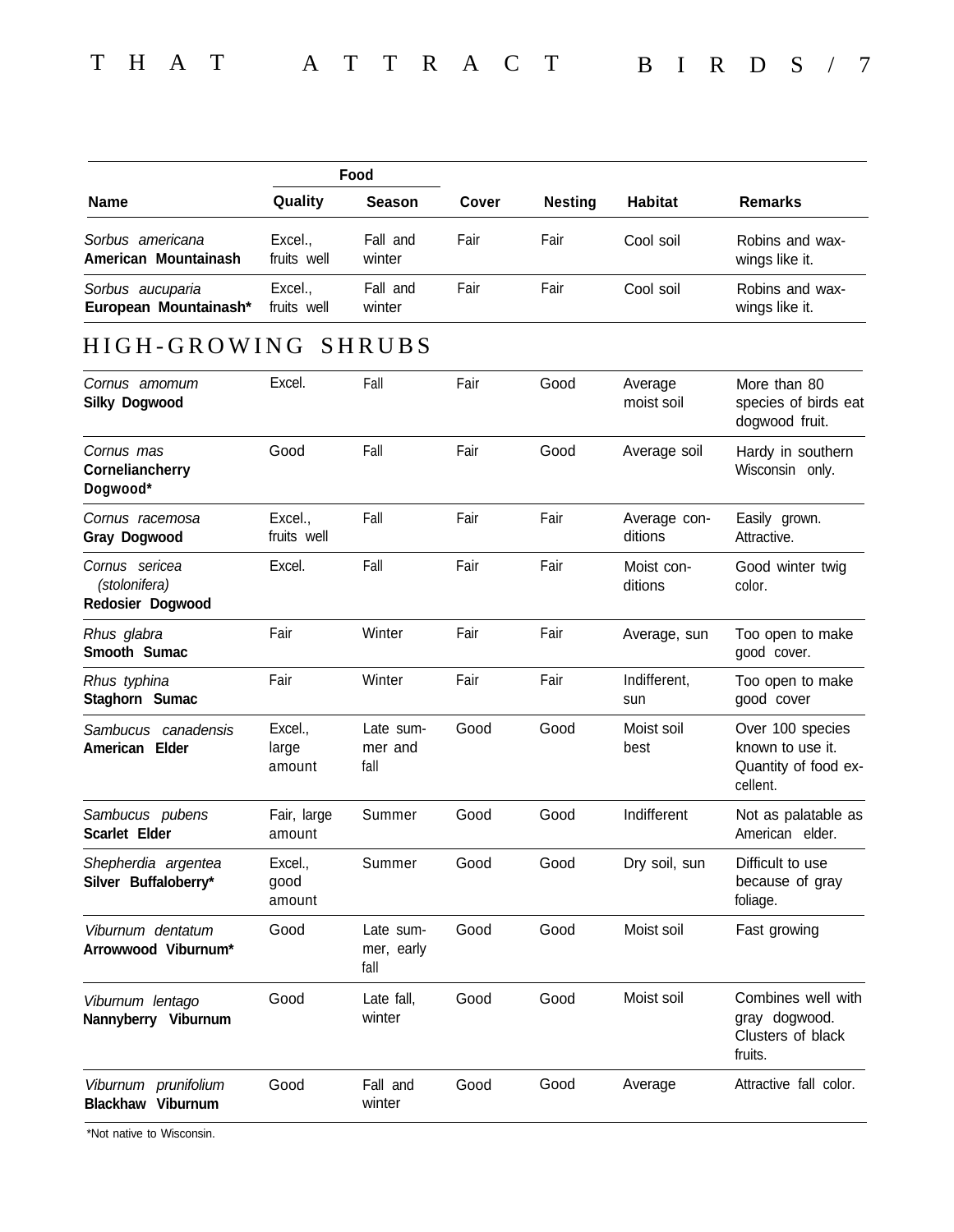|                                                           | Food    |                    |       |                |                        |                                               |  |
|-----------------------------------------------------------|---------|--------------------|-------|----------------|------------------------|-----------------------------------------------|--|
| <b>Name</b>                                               | Quality | <b>Season</b>      | Cover | <b>Nesting</b> | <b>Habitat</b>         | <b>Remarks</b>                                |  |
| Viburnum trilobum<br>American Cranberry-<br>bush Viburnum | Fair    | Fall and<br>winter | Fair  | Fair           | Moist soil             | Attractive in fruit.<br>Cardinals like fruit. |  |
| Cephalanthus<br>occidentalis<br><b>Common Buttonbush</b>  | Fair    | Fall and<br>winter | Fair  | Fair           | Average soil,<br>moist | Sometimes a large<br>shrub.                   |  |

#### MEDIUM-SIZED SHRUBS

| Aronia arbutifolia<br>Red Chokeberry*                    | Good   | Fall                   | Fair | Fair | Good, moist<br>soil                      | Height, 7 to 8 feet.                                    |
|----------------------------------------------------------|--------|------------------------|------|------|------------------------------------------|---------------------------------------------------------|
| Aronia<br>melanocarpa<br>Chokeberry<br>Black             | Good   | Fall                   | Fair | Fair | Good, wet or<br>dry                      | Height, 5 to 6 feet.                                    |
| Corylus americana<br><b>Hazlenut</b>                     | Good   | Late sum-<br>mer, Fall | Good | Fair | Average                                  | Nuts usually in-<br>fested with insects<br>in the wild. |
| llex verticillata<br><b>Common Winterberry</b>           | Good   | Fall and<br>winter     | Fair | Fair | Acid soil, wet<br>areas                  | Very attractive.                                        |
| Rosa rugosa<br>Rugosa Rose*                              | Excel. | Fall and<br>winter     | Fair | Fair | Average soil,<br>good drain-<br>age, sun | Attractive fruit, salt<br>tolerant.                     |
| allegheniensis<br>Rubus<br><b>Blackberry</b><br>Allegany | Excel. | Summer<br>and fall     | Fair | Fair | Average, sun                             | Difficult to handle<br>in average home<br>planting.     |

#### SMALL SHRUBS

| thunbergii<br><b>Berberis</b><br>Barberry*<br>Japanese          | Fair | Fall and<br>winter            | Good            | Fair | Average                 | Does not blend<br>well into most bird<br>plantings. |
|-----------------------------------------------------------------|------|-------------------------------|-----------------|------|-------------------------|-----------------------------------------------------|
| Juniperus<br>communis<br>depressa<br>Oldfield Common<br>Juniper | Good | Fall.<br>Winter<br>persistent | Good            | Good | Light, dry<br>soil, sun | Good ground<br>cover                                |
| Prunus pumila<br>Sand Cherry                                    | Fair | Fall and<br>winter            | Fair            | Fair | Light, dry soil         | Attractive, low<br>shrub for dry<br>areas.          |
| Rhus aromatica<br><b>Fragrant Sumac</b>                         | Fair | Winter                        | Good            | Good | Average to<br>dry, sun  | Excellent bank<br>cover.                            |
| Rosa blanda<br>Meadow Rose                                      | Good | Winter                        | Fair to<br>poor | Fair | Average, sun            | Good winter color.<br>Attractive<br>flowers.        |

\*Not native to Wisconsin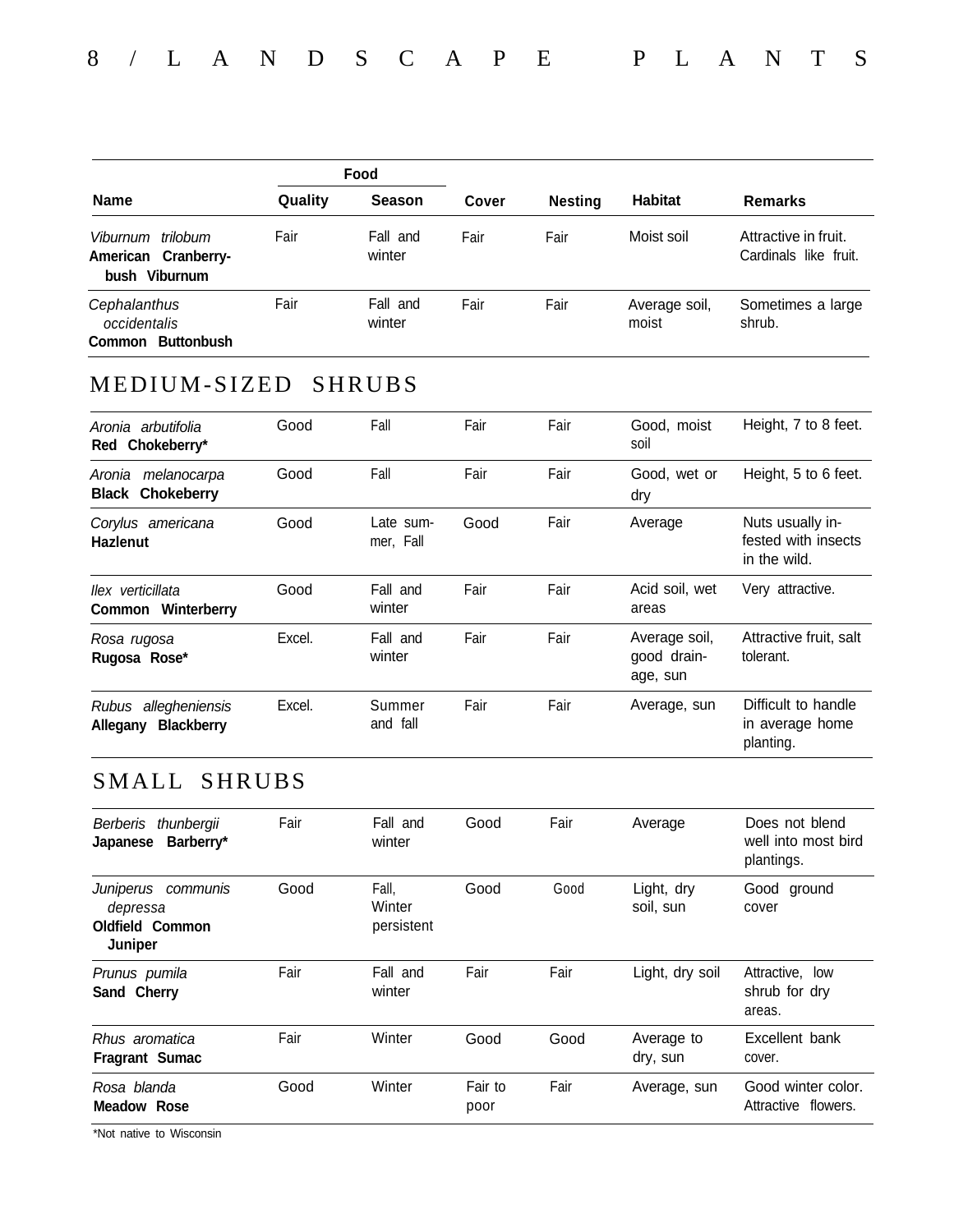|                                                            |         | Food               |                 |                 |                                                 |                                                                          |  |
|------------------------------------------------------------|---------|--------------------|-----------------|-----------------|-------------------------------------------------|--------------------------------------------------------------------------|--|
| <b>Name</b>                                                | Quality | <b>Season</b>      | Cover           | <b>Nesting</b>  | Habitat                                         | <b>Remarks</b>                                                           |  |
| Rosa Carolina (humilis)<br>Carolina Rose                   | Good    | Winter             | Fair            | Fair            | Indifferent as<br>to soil, moist<br>to wet, sun | Good at edge of<br>pool or pond.                                         |  |
| Rosa palustris<br>Swamp rose                               | Good    | Winter             | Fair            | Fair            | Indifferent as<br>to soil, moist<br>to wet, sun | One of our more<br>common native<br>roses.                               |  |
| Rose virginiana (lucida)<br>Virginia Rose*                 | Good    | Winter             | Fair            | Fair to<br>good | Average soil,<br>average to<br>moist, sun       | Fruits remain color-<br>ful into winter.                                 |  |
| Rubus idaeus (strigosus)<br>Red Raspberry                  | Excel.  | Summer<br>and fall | Poor            | Poor            | Indifferent                                     | Eaten by large<br>number of species.                                     |  |
| Rubus occidentalis<br><b>Blackcap Raspberry</b>            | Excel.  | Summer<br>and fall | Fair to<br>poor | Fair to<br>poor | Indifferent to<br>soil, good<br>drainage        | Eaten by large<br>number of species.                                     |  |
| Symphoricarpos albus<br>laevigatus<br>Common Snowberry*    | Fair    | Fall and<br>winter | Fair            | Fair            | Average to<br>dry                               | White fruit. Not<br>generally held into<br>winter.                       |  |
| Symphoricarpos<br>orbiculatus<br>Indiancurrant Coralberry* | Good    | Winter             | Fair            | Fair            | Average to<br>dry                               | Excellent ground-<br>cover plant.                                        |  |
| VINES                                                      |         |                    |                 |                 |                                                 |                                                                          |  |
| Campsis radicans<br>Trumpetvine*                           | Excel.  | Summer             | Fair            | Poor            | Average, sun                                    | Hummingbirds use<br>nectar.                                              |  |
| Celastrus scandens<br>American Bittersweet                 | Fair    | Winter             | Poor to<br>fair | Poor            | Average, sun                                    | Needs sun to fruit<br>well.                                              |  |
| Parthenocissus<br>quinquefolia<br>Virginia Creeper         | Excel.  | Fall and<br>winter | Fair            | Fair            | Average                                         | Englemann's varie-<br>ty of the Virginia<br>creeper, clings to<br>walls. |  |
| Vitis labrusca<br>Fox grape                                | Excel.  | Fall and<br>winter | Good            | Fair            | indifferent                                     | Eaten by large<br>numbers of birds.<br>Used on fences<br>and arbors.     |  |
| Vitis riparia<br>Riverbank Grape                           | Excel.  | Fall and<br>winter | Good            | Fair            | Indifferent                                     | (same as above)                                                          |  |
| Vitis vulpina<br><b>Frost Grape</b>                        | Excel.  | Fall and<br>winter | Good            | Fair            | Indifferent                                     | (same as above)                                                          |  |

\*Not native to Wisconsin